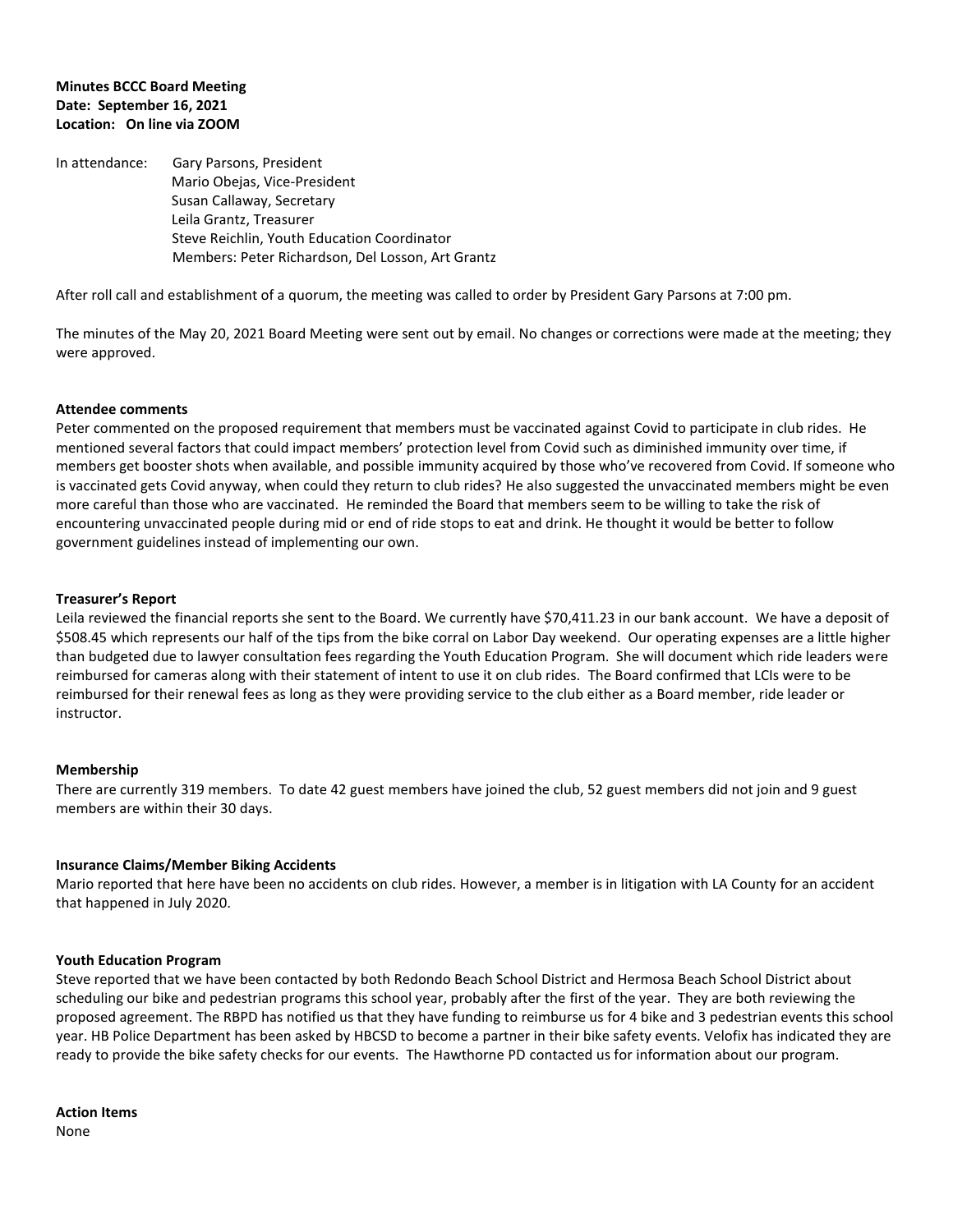# **Unfinished Business**

None

# **New Business**

- 1. Report on Fiesta Hermosa Bike Corral (Gary)
	- 1350 bikes were parked and the club provided 19 volunteers. It was suggested that the sign-up information be more transparent, so that members could see how many volunteers had signed up for each time slots.
- 2. Update Covid policy:
	- a. Consider allowing only fully Covid-19 vaccinated members to participate in club rides and social events, as requested by a large consensus of Ride Leaders - similar to our required helmet policy. (Time period for requirement to be in effect is October 1, 2021, to January 31, 2022.)

The above policy has been proposed as a result of feedback from ride leaders and members who don't feel safe riding with unvaccinated members, and most recently, from members who were forced to change plans when they found out that an unvaccinated member on their ride had tested positive for Covid. There was discussion about whether proof of vaccination would be required, and if not, would unvaccinated people still show up, but ride leaders don't want to be responsible for checking on vaccination status. Taking a group photo of each ride group was suggested as a means to track who was on each ride as was having ride leaders have members/guests on their ride sign in at the beginning of each ride.

b. Consider offering a membership refund or term extension to those that want to leave BCCC because of this policy.

The Board agreed with this suggestion and will include this information when announcing the updated Covid policy.

c. Discuss Covid contact tracing and notification process.

After discussion, it was decided that any person who was on a club ride should contact the Board ASAP if they start to feel ill shortly after a ride, get tested promptly for Covid, and then notify the Board of the test results. In addition, to ensure that everyone who might have had contact with that person is notified, the Board will then send out an announcement to the entire club with the date and ride level when the incident occurred, but will not name the person. (Since the Covid notification is coming to the "Board" email address, any Board member can respond after first notifying other Board members they are doing so. A list of questions to ask the Covid positive person will be prepared, so pertinent information can be obtained for our records and for any subsequent messages to club members.)

- Gary made a motion: Only members who are Covid-19 vaccinated will be allowed to participate in club rides and social events. Mario seconded it. The motion passed unanimously.
- 3. Identify a nonprofit lawyer to advise on several matters related to nonprofit expenses and governance and determine the cost Gary has identified a lawyer (Seton Law Group), based on a recommendation from South Bay Wheelman. He will contact the lawyer about his availability, and if the Board approves of his fee schedule, Board members will then prepare questions to submit to him, such as how much money should the club have in its account, what can it be spent on, etc.
	- Mario made a motion: Contact the lawyer about his fee for an hour long consultation. Gary seconded it. The motion passed unanimously.

# 4. Form 990 disclosure discussion

Mario stated that this is a form an organization uses to either change or confirm its mission statement as a 501c3. It looks like a very involved process so this would also be something to discuss with the lawyer.

- 5. RBPD direct hire inquiry status report Mario has contacted the RBPD about this issue and was told it has been passed on to the appropriate person. No additional information is available at this time.
- 6. Research the cost of increasing Director's liability insurance to \$10M minimum (i.e. \$2M each) Mario is interested in what additional insurance options are available for the Board. Gary mentioned The League of American Bicyclists has a shared liability policy, and he will contact our insurance agent regarding the cost and limitations.